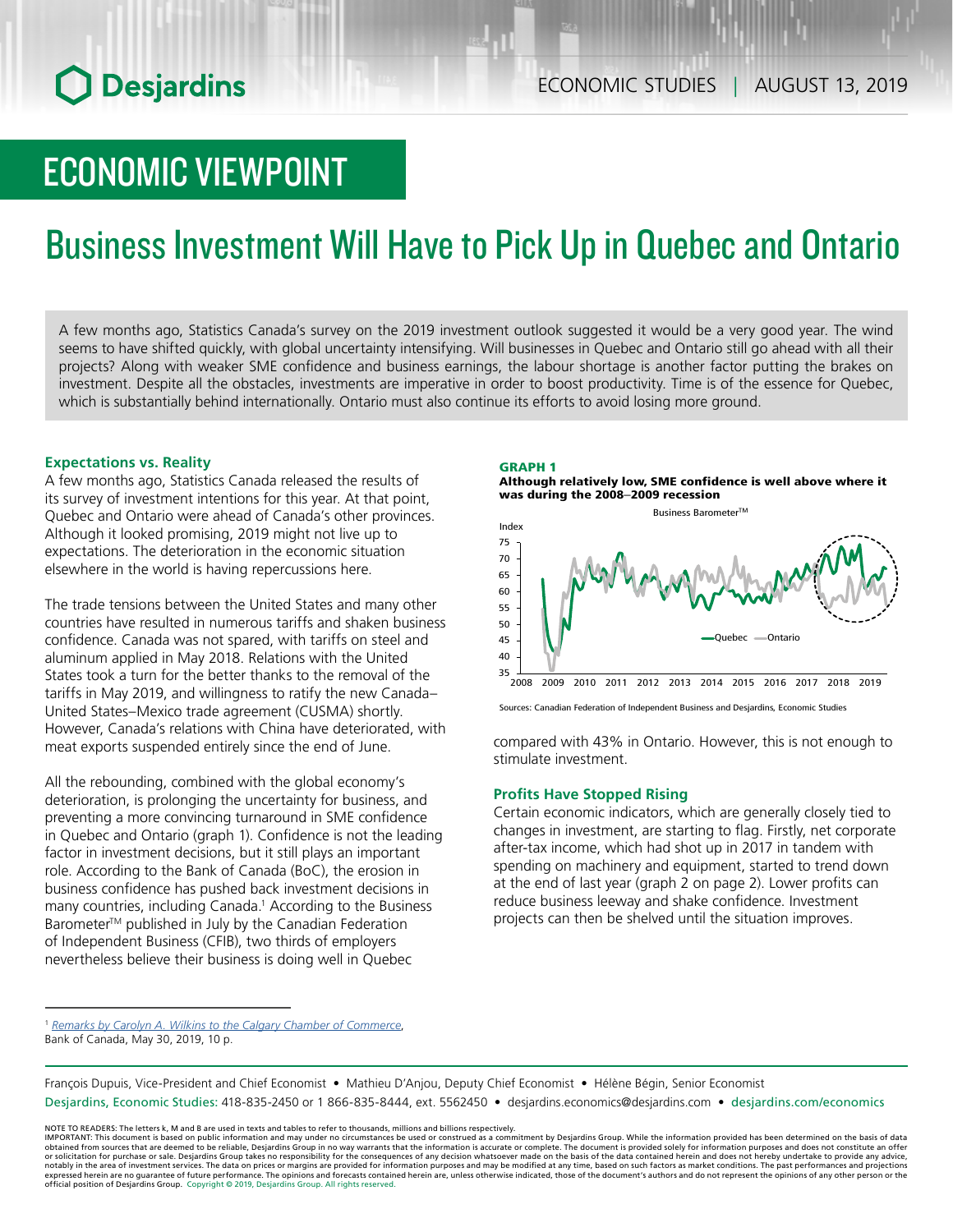# **Desjardins**

#### GRAPH 2

Quebec business profits have begun to decline



Sources: Institut de la statistique du Québec and Desjardins, Economic Studies

### **The Labour Shortage Is a Factor**

The rise in business costs probably took a bite out of earnings.<sup>2</sup> The increasing scarcity of labour is putting upside pressure on wages. In 2018, employees' average hourly earnings rose 3.6% in Quebec, faster than in previous years (graph 3). In Ontario, earnings also grew more than 3% last year. Payroll is usually a major component in business costs. Nearly 60% of Quebec and Ontario SMEs are concerned about payroll expenses. Where rising labour costs affect businesses' financial health, they can also jeopardize investment plans.

#### GRAPH 3

#### Businesses have to absorb the faster wage growth in Quebec



Sources: Statistics Canada and Desjardins, Economic Studies

## **The Dearth of Employees Puts the Brakes on Investment**

In addition to the acceleration in wages, a struggle to recruit workers in order to maintain or expand production is keeping some businesses from investing. According to a survey<sup>3</sup> conducted by the Business Development Bank of Canada (BDC), a shortage of qualified employees is the principal obstacle to SME investment, followed by a lack of liquidity (graph 4). The

#### GRAPH 4





BDC: Business Development Bank of Canada Sources: BDC and Desjardins, Economic Studies

level of confidence in the Canadian and international economies, and the various risk factors, are also part of the equation at investment time. Problems getting financing or a lack of government assistance are less important decision factors. One worrisome fact is that many businesses do not think that investing is essential, even though investment helps make them more competitive, fosters SME growth, and generates more earnings, according to the BDC.

### **Numerous Types of Investment**

Businesses can spend capital in several ways. In the past, physical investments were preferred, such as investments in construction or enlarging buildings, or spending on machinery and equipment. This type of investment is easier to quantify for businesses, and for various government surveys, but it does not take all the technological advances into account. Most industries have gone digital, which calls for other types of spending. In addition to installing new computerized systems and using new software, employee training and research and development account for a growing share of business investment plans.

According to BDC's survey for 2019 (graph 5), the results speak for themselves. Also according to the BDC, 43% of the country's businesses will spend to adopt new technologies this year. The

#### GRAPH 5

Types of investment forecast for Canadian businesses in 2019, according to a BDC survey



R&D: Research and development; BDC: Business Development Bank of Canada Sources: BDC and Desjardins, Economic Studies

<sup>2</sup> *[Upward Pressure on Business Costs in Quebec](https://www.desjardins.com/ressources/pdf/pv112918e.pdf?resVer=1543515791000)*, Desjardins, Economic Studies, *Economic Viewpoint*, November 29, 2018, 4 p.

<sup>&</sup>lt;sup>3</sup> [Investment Intentions of Canadian Entrepreneurs: An Outlook for 2019](https://www.bdc.ca/en/about/sme_research/pages/investment-intentions-canadian-entrepreneurs-outlook-2019.aspx), Business Development Bank of Canada, January 2019, 19 p.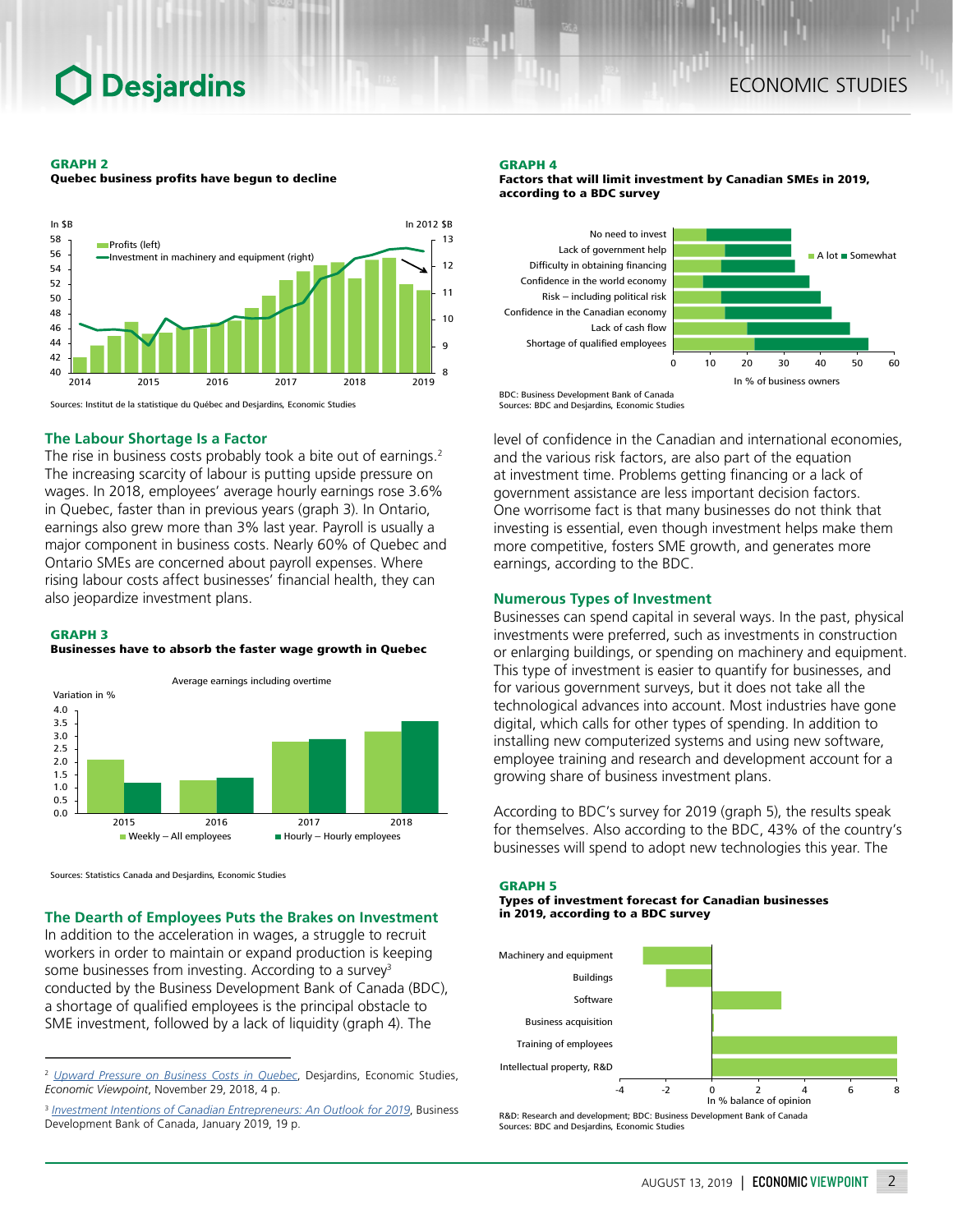# **Desjardins**

decision to invest in areas other than physical (tangible) assets reflects a change in behaviour for business. Moreover, there are more players in advanced sectors than there were before, which changes how investing is done.

## **Intellectual Property Investments**

A complete picture requires a consideration of non-physical expenditures (intangible assets). Beyond the surveys that provide a snapshot of intentions, the technological aspect is harder to capture in numbers. A few years ago, official bodies like Statistics Canada and the Institut de la statistique du Québec introduced the concept into their measurement of economic activity. Spending on intellectual property products accounts for approximately 20% of total business investment in Quebec and Ontario (graph 6). This category covers such things as expenses incurred to develop new technologies, new products and new manufacturing processes. It often involves research and development, which creates intangible value for the company. This type of investment usually increases productivity and makes firms more competitive in domestic and international markets.

### GRAPH 6

Breakdown of 2018 business investment



Sources: Institut de la statistique du Québec, Ontario Ministry of Finance and Desjardins, Economic Studies

In general, a greater concentration of high-tech industries in an economy means intellectual property investment will be higher. Here, the United States has a solid lead over Canada. This type of spending has increased of more than 20%, in real terms, since 2015 there. The high density of tech businesses in the United States and, therefore, a more intense R&D effort explains the boom.

Canada has a much lower concentration of advanced sectors. Despite that, investment in intellectual property products is disappointing. Canada stood still in this area between 2015 and 2018. Real growth in intellectual property investment was tepid in Quebec and Ontario, at about 6% and 1.7% respectively over three years, according to the economic accounts metric.

These results cast doubt on the two provinces' ability to increase productivity quickly through this type of spending, so effort in the area of intellectual property investment will have to

intensify. According to the BDC survey, plans to move ahead with non-physical spending are high in Canada for 2019, but they will have to come to fruition.

## **Record of Private Sector Investment**

In Quebec, private sector investment has edged up somewhat since 2016, but not enough to make up for the substantial lag in previous years (graph 7). On the other hand, Ontario has recouped all of the ground lost in the last ten years, without going further (graph 8).

#### GRAPH 7

Investment\* by private sector businesses in Quebec



\* Non-residential construction and machinery and equipment. Sources: Statistics Canada and Desjardins, Economic Studies

GRAPH 8 Investment\* by private sector businesses in Ontario



Non-residential construction and machinery and equipment. Sources: Statistics Canada and Desjardins, Economic Studies

Business spending on non-residential construction, machinery and equipment is assessed each year by a thorough Statistics Canada survey. The detailed picture for Quebec and Ontario shows that private sector investment has been lacklustre in the last several years (graphs 9 and 10 on page 4). Yet both economies experienced excellent economic growth, as the North American economy's expansion cycle persisted.

The struggles in Ontario's auto sector and closure of several assembly plants over the years helped sap the province's total investment, however. Quebec's manufacturing sector has contrasted negatively in the last few years in terms of the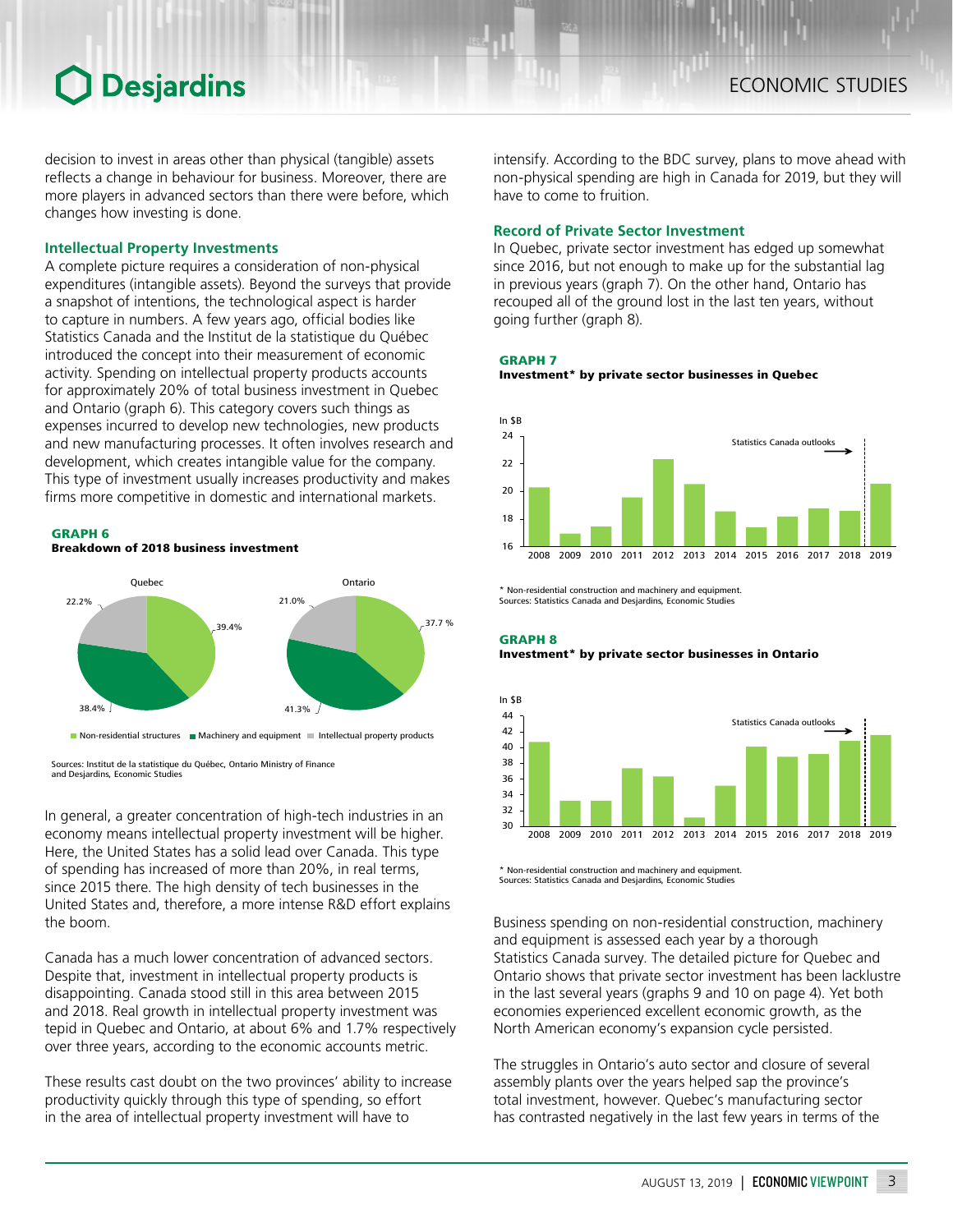# **Desjardins**

#### GRAPH 9





Sources: Statistics Canada and Desjardins, Economic Studies

### GRAPH 10

Investment by private sector businesses in Ontario



Sources: Statistics Canada and Desjardins, Economic Studies

amounts invested in machinery and equipment (graph 11), even though manufacturing shipments went through a period of strong growth, much faster growth than in Ontario (graph 12). It seems that manufacturing investment did not follow suit. This is worrisome, because modernizing production equipment is critical in dealing with international competition. For the last several years, Statistics Canada's survey of manufacturing investment intentions has suggested strong future growth that is not

#### GRAPH 11

#### Prolonged, weak investment in machinery and equipment by Quebec manufacturers



Sources: Statistics Canada and Desjardins, Economic Studies

GRAPH 12 Manufacturing sales saw an excellent period



Sources: Statistics Canada and Desjardins, Economic Studies

materializing. The survey's outlook for 2019 for manufacturers could also be disappointing. The situation is different in the other sectors (table 1). Some of Quebec's main industries have shown good growth in recent years, while others are lagging. Transportation and warehousing, and mining, oil and gas have been posting strong growth for several years. On the other hand, the accommodation and food services industry is noteworthy for the retreat in investment. In Ontario, the string of ups and downs

### TABLE 1

### Investment\* by private sector businesses in Quebec

| <b>MAIN SECTORS</b>                      | 2017     | 2018     | <b>2019 OUTLOOKS</b> |
|------------------------------------------|----------|----------|----------------------|
| Agriculture and forestry                 | $+20.7%$ | $-4.8%$  | $+0.7%$              |
| Mining, oil and gas                      | $+12.2%$ | $+15.4%$ | $+18.6%$             |
| Construction                             | $+36.7%$ | $-8.0%$  | $+2.1%$              |
| Manufacturing                            | $-0.7%$  | $-1.3%$  | $+26.0%$             |
| Wholesale trade                          | $+0.3%$  | $-1.6%$  | $+17.8%$             |
| <b>Retail trade</b>                      | $+10.5%$ | $-1.8%$  | $-8.8%$              |
| <b>Transportation and</b><br>warehousing | $+16.4%$ | $+29.7%$ | $+18.6%$             |
| Real estate services                     | $+14.7%$ | $+2.2%$  | $-2.7%$              |
| Accommodation and food<br>services       | $-5.5%$  | $-2.8%$  | $+3.2%$              |

\* Non-residential construction and machinery and equipment.

Sources: Statistics Canada and Desjardins, Economic Studies

### TABLE 2

## Investment\* by private sector businesses in Ontario

| <b>MAIN SECTORS</b>                | 2017     | 2018     | <b>2019 OUTLOOKS</b> |
|------------------------------------|----------|----------|----------------------|
| Agriculture and forestry           | n/a      | $+10.0%$ | $-8.1%$              |
| Mining, oil and gas                | $-6.6%$  | $+11.4%$ | $+2.9%$              |
| Construction                       | $+11.2%$ | $-8.1%$  | $+2.1%$              |
| Manufacturing                      | $+2.3%$  | $+19.0%$ | $-10.3%$             |
| Wholesale trade                    | $+0.2%$  | $+21.9%$ | $-2.9%$              |
| Retail trade                       | $+4.8%$  | $-8.7%$  | $-9.3%$              |
| Transportation and<br>warehousing  | $+13.4%$ | $-9.5%$  | $+16.3%$             |
| Real estate services               | n/a      | $+2.9%$  | $+7.6%$              |
| Accommodation and food<br>services | $+7.6%$  | $-14.2%$ | $-7.8%$              |

n/a: data not available; \* Non-residential construction and machinery and equipment. Sources: Statistics Canada and Desjardins, Economic Studies